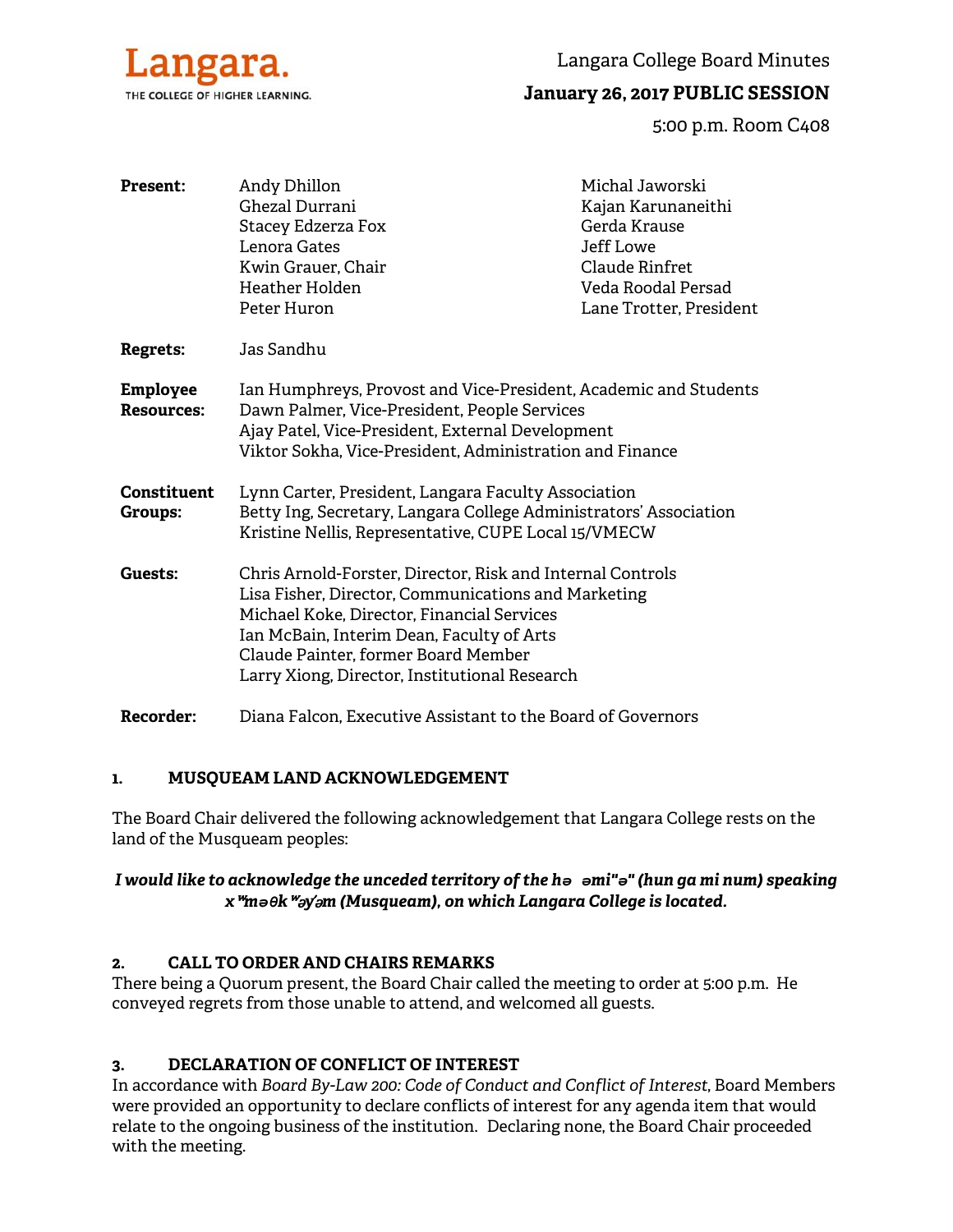## **4. PRESENTATION TO DEPARTING BOARD MEMBER**

K. Grauer and L. Trotter thanked former faculty-elected Board Governor Claude Painter for her total of nine years of service on the Board (2004-2010 and 2013-2016) and presented her with a gift of appreciation. Claude demonstrated exemplary dedication and commitment to the Board and the College over the years and received a round of applause from the Board.

[It was noted that C. Painter left the meeting at 5:05 pm]

## **5. WELCOME TO NEW BOARD MEMBERS**

### **4.1 Andy Dhillon and Michal Jaworski**

K. Grauer welcomed new Board Members Andy Dhillon and Michal Jaworski who were appointed for a one-and-a-half-year and a one-year term respectively. Their backgrounds were highlighted and insights were offered into their interest in serving on the Board. Their oaths of office had been administered just prior to the Board meeting.

### **6. APPROVAL OF AGENDA/CONSENT AGENDA**

It was moved by C. Rinfret, seconded by J. Lowe and unanimously resolved:

### **THAT, the Langara College Board approve the agenda and approve/acknowledge the following items on the consent agenda:**

- 6.1 Minutes of the Public Meeting held November 24, 2016 Approved
- 6.2 Board Coordinating Committee
	- Minutes of Meeting held January 6, 2017 Acknowledged
- 6.3 Chair's Written Report Acknowledged
- 6.4 President's Written Report Acknowledged
- 6.5 Board Calendar Acknowledged

## **7. CHAIR'S VERBAL REPORT**

The Board Chair highlighted events that he had attended over the past few months and thanked members who represented the Board at recent College events. He provided an update on his attendance at the Langara Faculty Association President's Bar and Dinner on December 16th and the BC Colleges President/Chairs meeting on January 17th.

### **8. PRESIDENT'S VERBAL REPORT**

L. Trotter highlighted items in his written report and elaborated on the following:

- **India Trip** he elaborated on the trip to India that he attended with Ian Humphreys, Ajay Patel, and Jas Sandhu from November 27 – December 1, 2016. The purpose of the trip was to meet with high-ranking authorities to seek advice on partnerships; review the types of courses and programs Langara offers and the BC transfer system; provide information on opportunities, issues, challenges and trends; and discuss with government officials the potential for pursuing accreditation of Langara's Yoga programs delivered through Continuing Studies.
- **Yunnan Province Senior Administrators Graduation**  approximately 20 Administrators from Yunnan Province graduated from a 3-month Continuing Studies course at Langara College on Higher Education Leadership in Canada. The President presented graduation gifts and participated in group photos. The Education Department of the Yunnan government confirmed a contract with Langara to host a conference in Kunming, Yunnan at the end of April 2017 for the past two graduating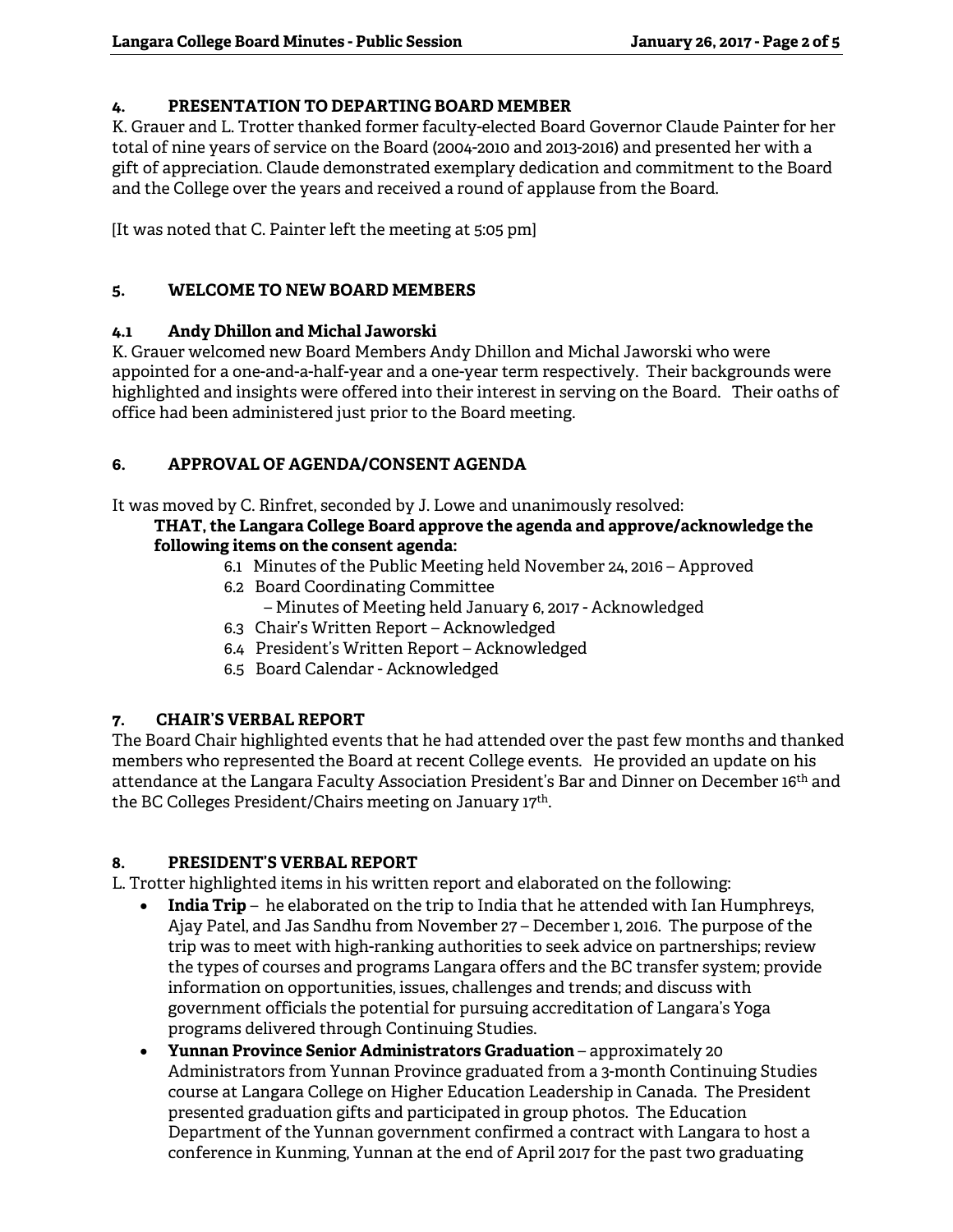classes from Langara and the graduates of a similar program taken in New Zealand to discuss best practices in higher education.

 **Emily Carr Business Plan and Strategic Plan 1-Year Update** – L. Trotter thanked the Langara College teams on the development of the Emily Carr Business Plan (Lisa Fisher, Mark Dawson, Wendy Lannard and their teams) and on the Strategic Plan 1-Year Update (Larry Xiong, Lisa Fisher, Mark Dawson).

## **9. COMMITTEE REPORTS, RECOMMENDATIONS AND APPROVALS**

#### **9.1 Governance and Nominating Committee**

#### **a) Minutes of meeting held January 12, 2017**

S. Edzerza Fox highlighted the minutes of the Governance and Nominating Committee meeting held on January 12, 2017, attached to the agenda for information. She advised that Phases 1 and 2 of the review of the board manual are complete, and presented Phase 3 for Board approval noting that the work would commence as the GNC deems appropriate.

It was moved by S. Edzerza Fox and seconded by C. Rinfret

### **THAT, the Board authorize the Governance and Nominating Committee to move forward with Phase 3 of the Board Manual Proposal as the Committee deems appropriate.**

**Carried Unanimously.** 

#### **9.2 Audit and Finance Committee**

#### **a) Minutes of Meeting held January 16, 2017**

C. Rinfret highlighted the minutes of the Audit and Finance Committee meeting held on January 16, 2017, attached to the agenda for information. He noted that the KPMG auditors were in attendance to present their 2016-17 audit plan for the year ended March 31, 2017, noting that the scope is the same as previous years with minor increases in fees for the rate of inflation. He asked Board Members to advise him of anything they feel KPMG should perform a closer review.

It was moved by C. Rinfret and seconded by P. Huron

## **THAT, the 2016-17 Audit Plan be approved.**

### **Carried Unanimously.**

C. Rinfret advised that an update was provided on the Risk Register and the Audit and Finance Committee is satisfied that appropriate risks were identified and an appropriate process is in place to mitigate the risks.

### **b) Emily Carr Building**

L. Trotter highlighted his briefing document and appendices attached to the agenda for information noting that the Emily Carr Business Plan is in response to the Board's request at the September 29, 2016, Board meeting that "the College develop a business plan, including due diligence, to negotiate the transfer or purchase of the South Building of the Emily Carr University of Art and Design located on Granville Island." He noted that the College had expected a decision from Government by the end of December 2016 but that has now been postponed until further notice. Due to the uncertainty of the decision, it is difficult to negotiate at this point in time. Discussion ensued and in response to Board Members questions it was noted that in preparation of a rejected proposal it was recommended at the Audit and Finance Committee meeting that the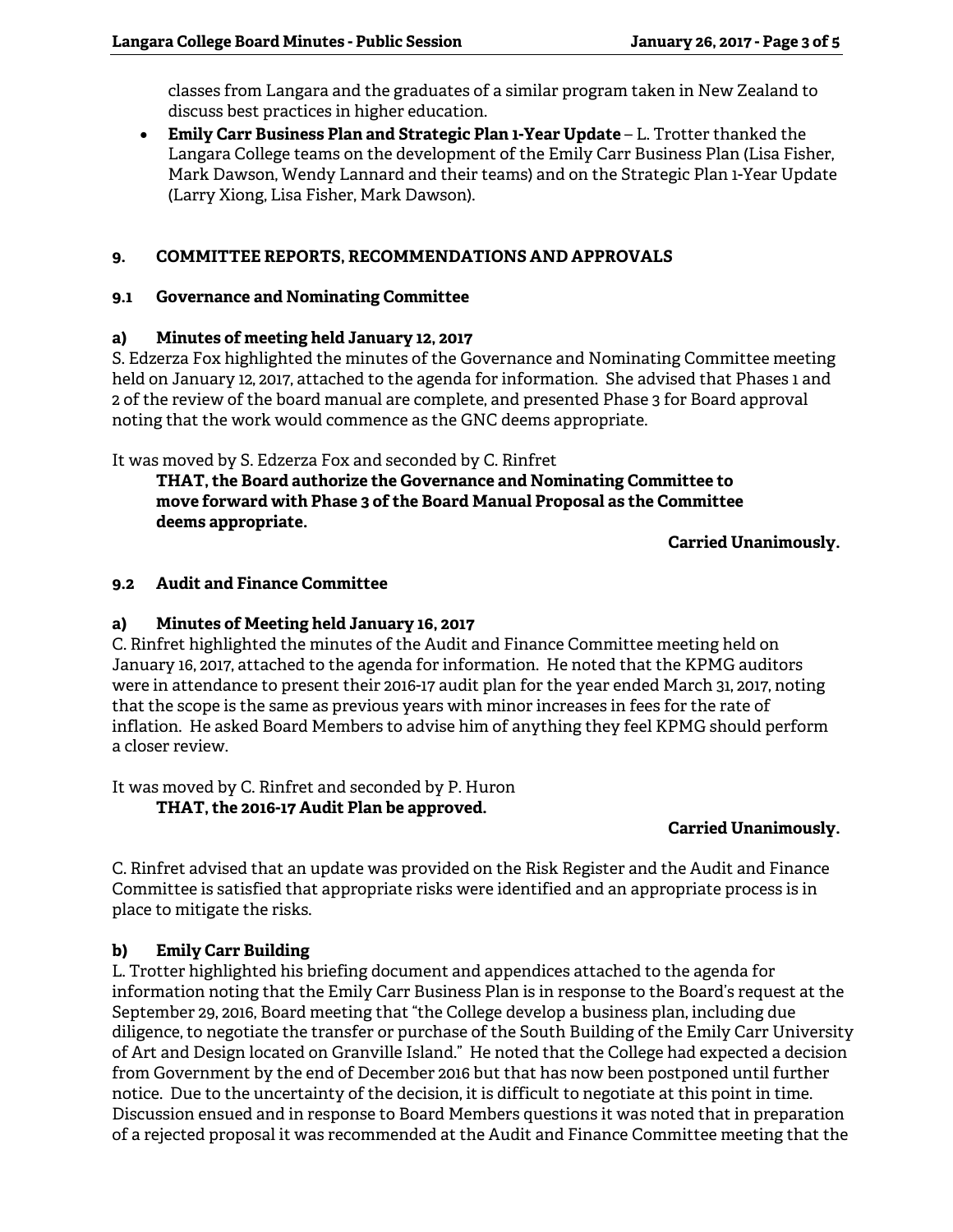Board consider a motion at the March Board meeting to reopen the campus master planning process to ensure that it identifies the current needs of the College. It was also noted that Studio 58 instruction has been included in the Emily Carr business plan budget but further due diligence would need to be completed to determine availability of performance space, which is currently lacking in the South building. Since Studio 58 has limited performances per year and does not operate 24/7, there are opportunities to negotiate shared space as part of the operating budget.

### **c) Strategic Plan – 1-Year Update**

A. Patel distributed at the table a copy of the Strategic Plan – 1-Year Update. The update highlights Langara's progress in achieving the strategic initiatives that demonstrates progress towards achieving targets. He noted that there are a number of initiatives that are still underway and being developed so a more comprehensive report will be presented to the Board at a future meeting. Increased international student enrolment has substantially helped the College achieve its two-year thematic priority of financial sustainability in support of academic excellence. The College will continue to address this issue by shifting focus to institutional sustainability, however, the College will need a strong financial footing in order to accomplish this. The College continuously seeks to improve efficiencies by improving business processes and IT systems.

### **10. FOR INFORMATION/DISCUSSION**

### **10.1 Financial Update to December 31, 2016**

V. Sokha highlighted his memo attached to the agenda which provided a financial update for the Third Quarter ended December 31, 2016.

## **11. EDUCATION COUNCIL REPORTS**

The Board Chair reminded Board Members of Section 23 of the BC College and Institute Act that requires Education Council to advise the board on the development of educational policy.

### **11.1 Report of the Meeting held on November 22, 2016**

The Education Council Chair elaborated upon the summary report of the meeting held on November 22, 2016 attached to the agenda for information. She noted a number of course changes and advised that most of them were minor tweaks to calendar descriptions or prerequisites. Continuing Studies had many program revisions and a new program titled Instructional Design Certificate. As well, two certificate programs were discontinued while their courses were rolled into the Registered Massage Therapy program. The Academic Governance Council, consisting of all BC Education Council Chairs, will host its October 2017 meeting at Langara College.

It was moved by G. Durrani and seconded by H. Holden

 **THAT, the Education Council Summary Report for the meeting held on November 22, 2016 be received for information.** 

**Carried Unanimously.**